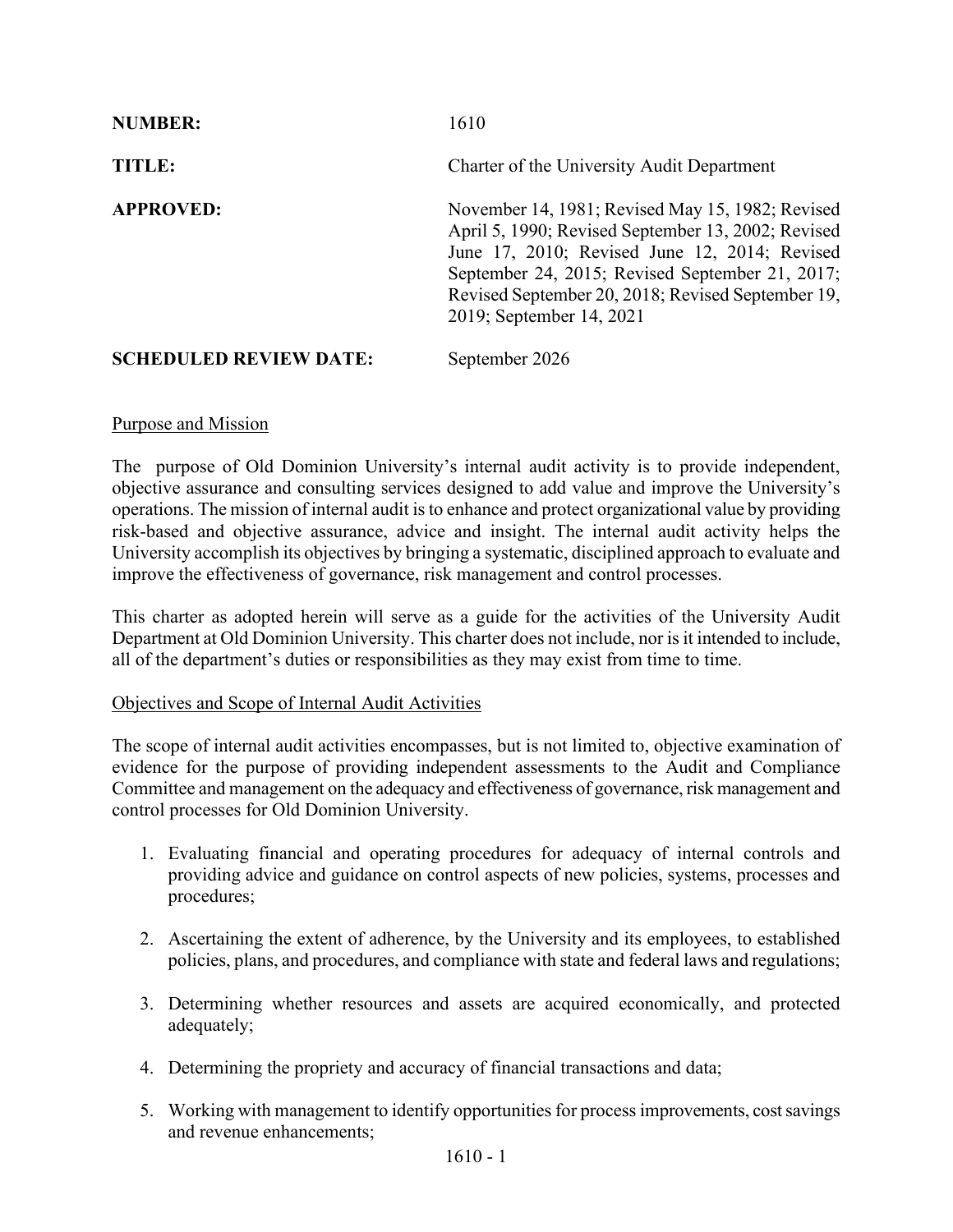- 6. Evaluating the accuracy, security, effectiveness and efficiency of the University's information technology and processing systems;
- 7. Evaluating the effectiveness and efficiency of operations and programs along with determining whether the results of operations or programs are consistent with established goals and objectives;
- 8. Assisting in the education and training of employees in University policies and procedures, as well as the need for and characteristics of strong internal controls;
- 9. Assisting management in the deterrence of fraud and investigating any instances of such activity discovered at the University; and
- 10. Coordinating audit efforts with the Auditor of Public Accounts and other external auditors.

## Standards for the Professional Practice of Internal Auditing

The Institute of Internal Auditors, Inc., an international organization dedicated solely to the advancement of the internal auditing profession, has adopted "The International Professional Practices Framework (IPPF)." The four mandatory elements of the IPPF are the core principles for the professional practice of internal auditing, definition of internal audit, Code of Ethics, and the International Standards for the professional practice of internal auditing (Standards).

The University Audit Department will govern itself by adherence to the mandatory elements of the Institute of Internal Auditors' International Professional Practices Framework. The Chief Audit Executive will periodically report to senior management and the Audit and Compliance Committee regarding the internal audit activity's conformance to the Code of Ethics and the *Standards*.

## Reporting and Responsibilities

The University Audit Department is functionally accountable and reports to the Board of Visitors through the Audit and Compliance Committee. The Chief Audit Executive will meet with the Audit and Compliance Committee at each of the scheduled quarterly Board meetings.

The Department reports administratively to the President's Office and works with the President or through a designated representative for the purpose of the day-to-day operations.

The Chief Audit Executive shall have direct access to the President and to the Audit and Compliance Committee of the Board of Visitors in any instance where the Chief Audit Executive believes that such access is needed to fulfill the stated objectives of the department.

The Chief Audit Executive shall periodically report to senior management and the Audit and Compliance Committee of the Board of Visitors regarding:

- 1. The department's purpose, authority and responsibility.
- 2. Risk-based audit plan and performance relative to the plan along with any adjustments needed to the plan.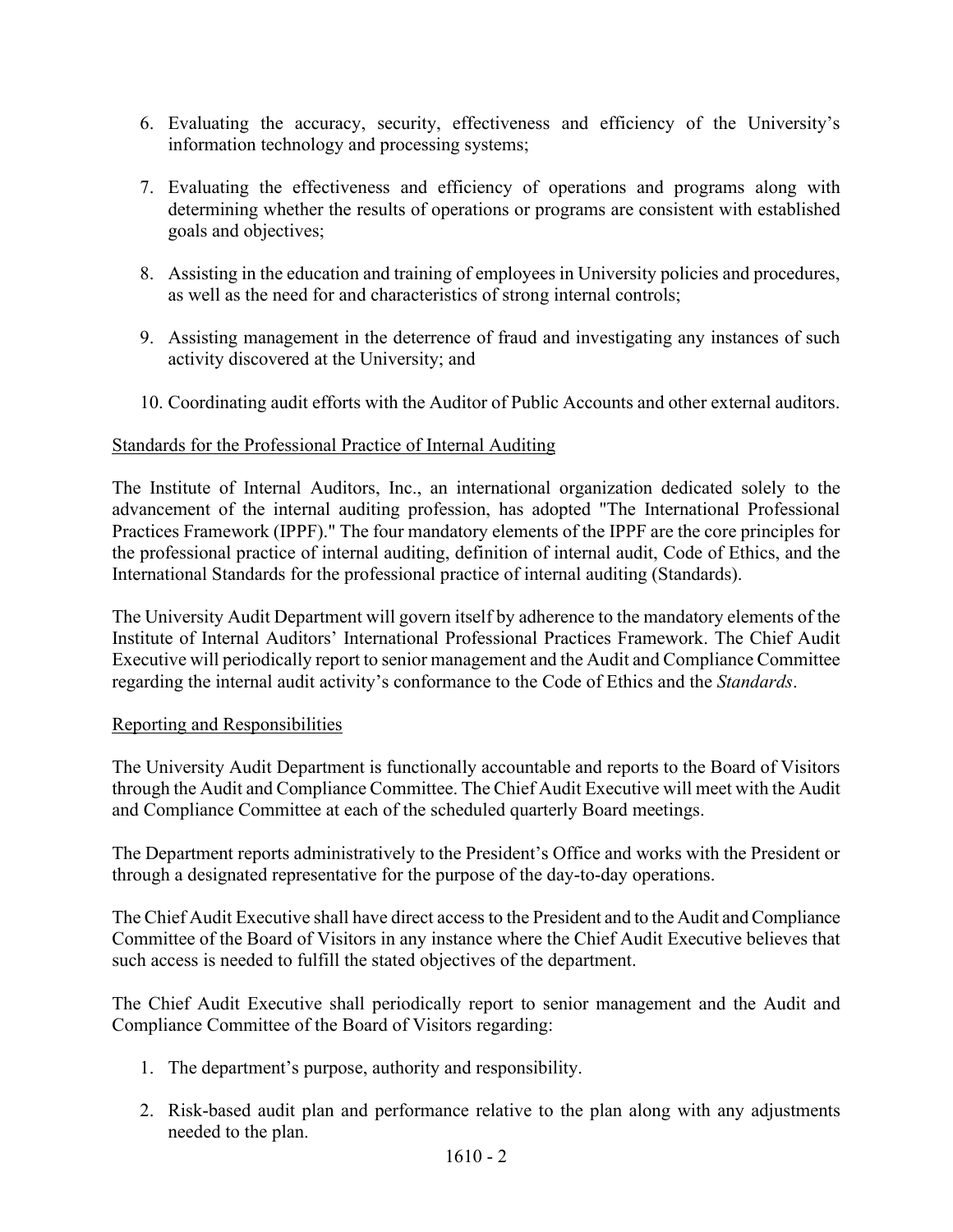- 3. Conformance with the IIA's Code of Ethics and *Standards*, and action plans to address any significant conformity issues.
- 4. Significant risk exposures and control issues to include fraud, governance issues and other matters requiring the attention of, or requested by, the Audit and Compliance Committee.
- 5. Results of audit engagements and other activities.
- 6. The propriety of any limitations on the scope of internal audits that may be imposed by University management.
- 7. Resource requirements.
- 8. Any response to risk by management that may be unacceptable to the University.

As used herein, the term "external" shall refer to representatives of or the activities of the Auditor of Public Accounts for the Commonwealth of Virginia, individual certified public accountants (the "CPA") and auditors from organizations, governmental or commercial, outside the University.

Code of Virginia §2.2-307 et seq., established the Office of the State Inspector General (OSIG) effective July 1, 2012, and charged the office with providing services in three core areas: (1) investigating complaints alleging fraud, waste, abuse, or corruption; (2) conducting performance reviews of executive branch agencies; and (3) coordinating and requiring standards for internal audit programs existing as of July 1, 2012, and developing and maintaining other internal audit programs. As the OSIG is required to coordinate and require standards for those internal audit programs, ODU's University Audit Department will adhere to any OSIG directives.

## Authority

The Chief Audit Executive will have unrestricted access to, and communicate and interact directly with, the Audit and Compliance Committee, including private meetings without management present.

The Audit and Compliance Committee authorizes the internal audit activity to:

Have full, free, and unrestricted access to all university activities, property, personnel, and records which are relevant to fulfillment of the department's mission to the University.

- It is understood that certain items of the university are confidential in nature and special arrangements will be made when examining and reporting upon such items.
- Allocate resources, set frequencies, select subjects, determine scope of work, apply techniques required to accomplish audit objectives, and issue reports.
- Obtain assistance from the necessary personnel of Old Dominion University, as well as other specialized services from within or outside of the University, in order to complete the engagement.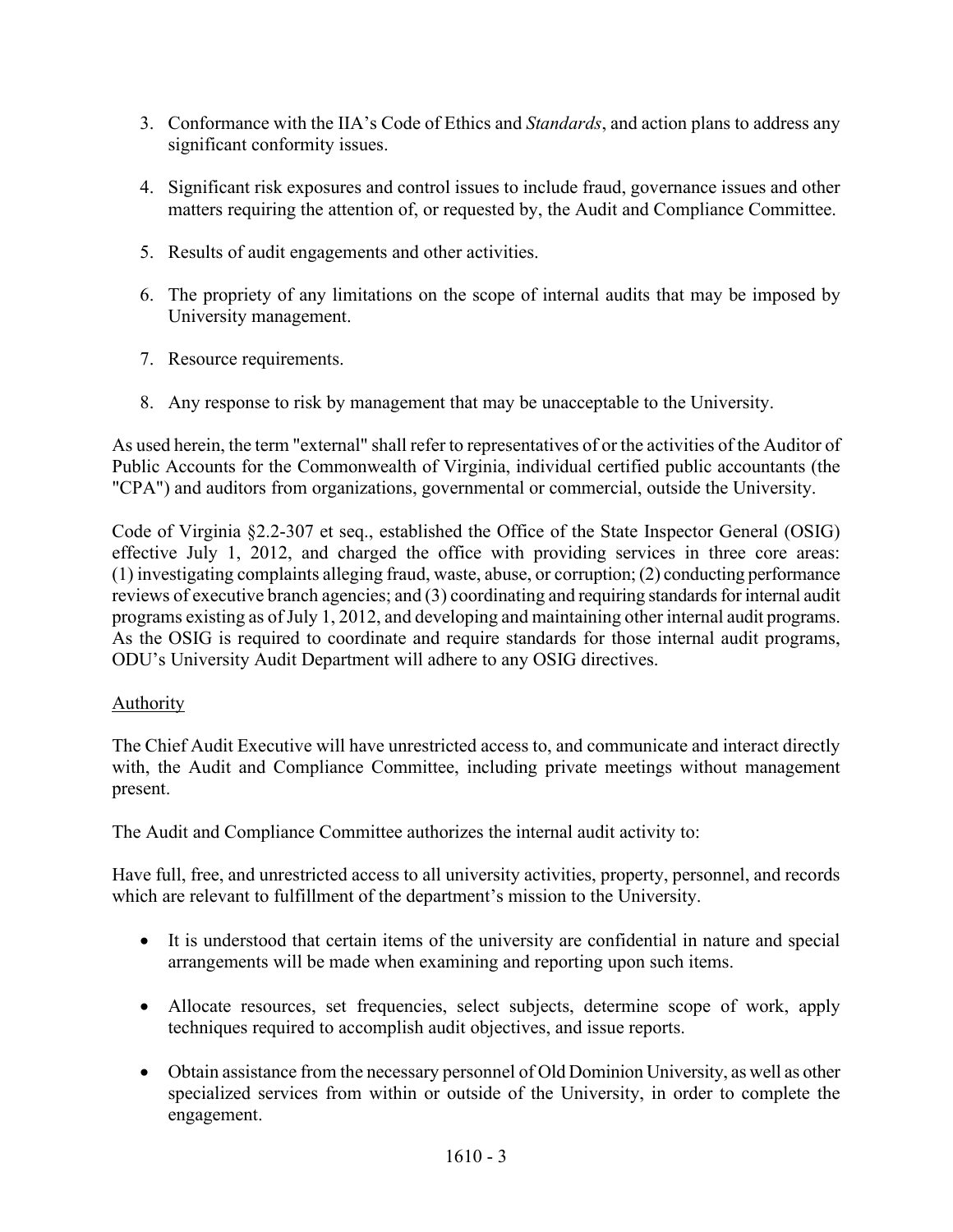## Independence and Objectivity

The University Audit Department shall be free from all conditions that threaten the ability of internal auditors to carry out their responsibilities in an unbiased manner, including matters of audit selection, scope, procedures, frequency, timing, and report content. The University Audit Department shall be free from control or undue influence in the determination of facts revealed by the examination or in the development of recommendations or opinions as a result of the examination.

If the Chief Audit Executive determines that independence or objectivity may be impaired in fact or appearance, the details of impairment will be disclosed to the appropriate parties. The Chief Audit Executive will disclose to the Audit and Compliance Committee any interference and related implications in determining the scope of internal auditing, performing work, and/or communicating results.

Internal auditors will maintain an unbiased mental attitude that allows them to perform engagements objectively and in such a manner that they believe in their work product, that no quality compromises are made, and that they do not subordinate their judgment on audit matters to others. Internal auditors will have no direct operational responsibility or authority over any of the activities audited. Accordingly, internal auditors will not implement internal controls, develop procedures, install systems, prepare records, or engage in any other activity that may impair their judgment.

#### System Planning and Development

The University Audit Department may participate, in an advisory capacity, in the planning, development, implementation, and modification of major computer-based and manual systems to ensure that:

- 1. Adequate controls are incorporated in the system;
- 2. A thorough testing of the system is performed at appropriate stages;
- 3. System documentation is complete and accurate; and
- 4. The intended purpose and objective of the system implementation or modification has been met.

The internal auditor participating in such a review should ensure that the extent of participation does not affect independence, thus suggested audit trails or other controls will be transmitted through formal correspondence.

## Responsibility for the Detection of Errors or Irregularities

The staff of the University Audit Department have a professional responsibility to conduct reviews with an attitude of professional skepticism, recognizing that the application of internal auditing procedures may produce evidential matter indicating the possibility of errors or irregularities.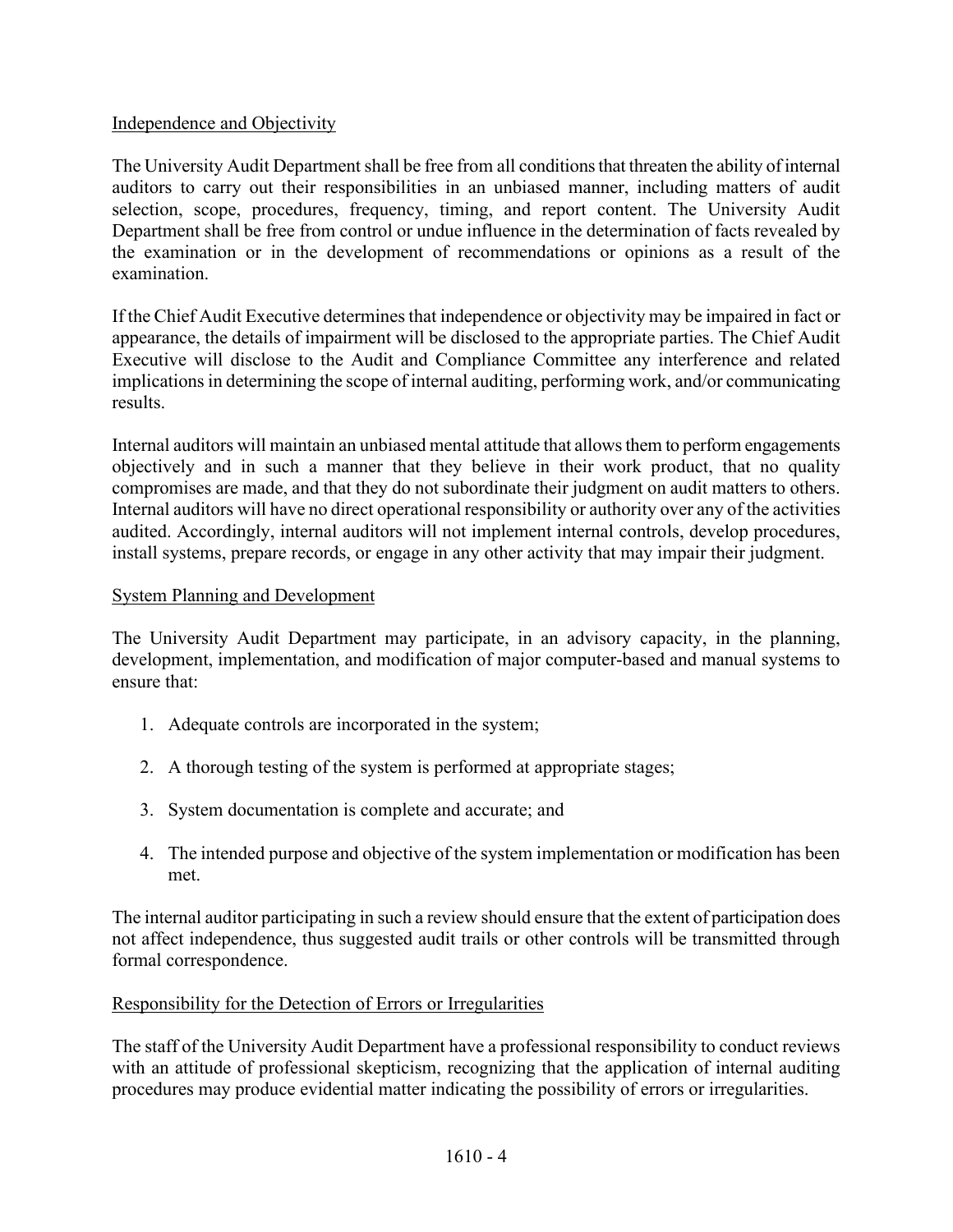If the internal audit staff believe that an error or irregularity may exist in an area under review or in any other area of the university, the Chief Audit Executive shall be notified at once. The Chief Audit Executive should consider the implications of such an error or irregularity and its disposition with the President and/or the President's designated representative. If the Chief Audit Executive believes that both of the individuals are directly involved, then the disclosure of potential errors or irregularities should be made directly to the chair of the Audit and Compliance Committee of the Board of Visitors.

The University Audit Department cannot be solely responsible for the detection and prevention of all errors and irregularities which may occur within the university. This is a responsibility shared by all members of the university management team.

## Coordination of External Auditors

The Chief Audit Executive is responsible for coordinating the audit efforts of the University Audit Department with those of the Auditor of Public Accounts for the Commonwealth of Virginia and other external auditors that have business with the University. This coordination of audit efforts should be in the planning and definition of the scope of proposed audits so the work of auditing groups is complementary and will provide a comprehensive, cost-effective audit.

## Audit Plan

Each year, a proposed detailed audit plan for the next fiscal year will be submitted to the Audit and Compliance Committee. Upon approval of the plan by the Committee and the full Board of Visitors, audits will be initiated pursuant to the plan.

A block of time will be set aside for unexpected audits, special request audits and consulting, and cases received from the Commonwealth's fraud, waste and abuse hotline. In excess of this, any additions to the plan will require written documentation as to the need for such additions with final approval for the request being made by the President and Committee.

A copy of all approved revisions to the audit plan will be submitted to the President and the Audit and Compliance Committee.

## Audit Reports

At the conclusion of each audit, the department or activity audited will be provided an opportunity to respond in writing to the findings, conclusions, and recommendations of the University Audit Department. In addition, an exit conference will be held with the individual in charge of the department or activity under review. All findings, conclusions and recommendations will be discussed, and any differences of opinion settled or so noted. A formal audit report will be prepared after the exit conference is held and draft report reviewed. This report will contain a summary of the function of the department or area, the objective of performing the audit, the audit methods used, detailed explanations of any issues noted and recommendations for improvements thereon. A section of the audit report will include the department's response to the recommendations made by the University Audit Department.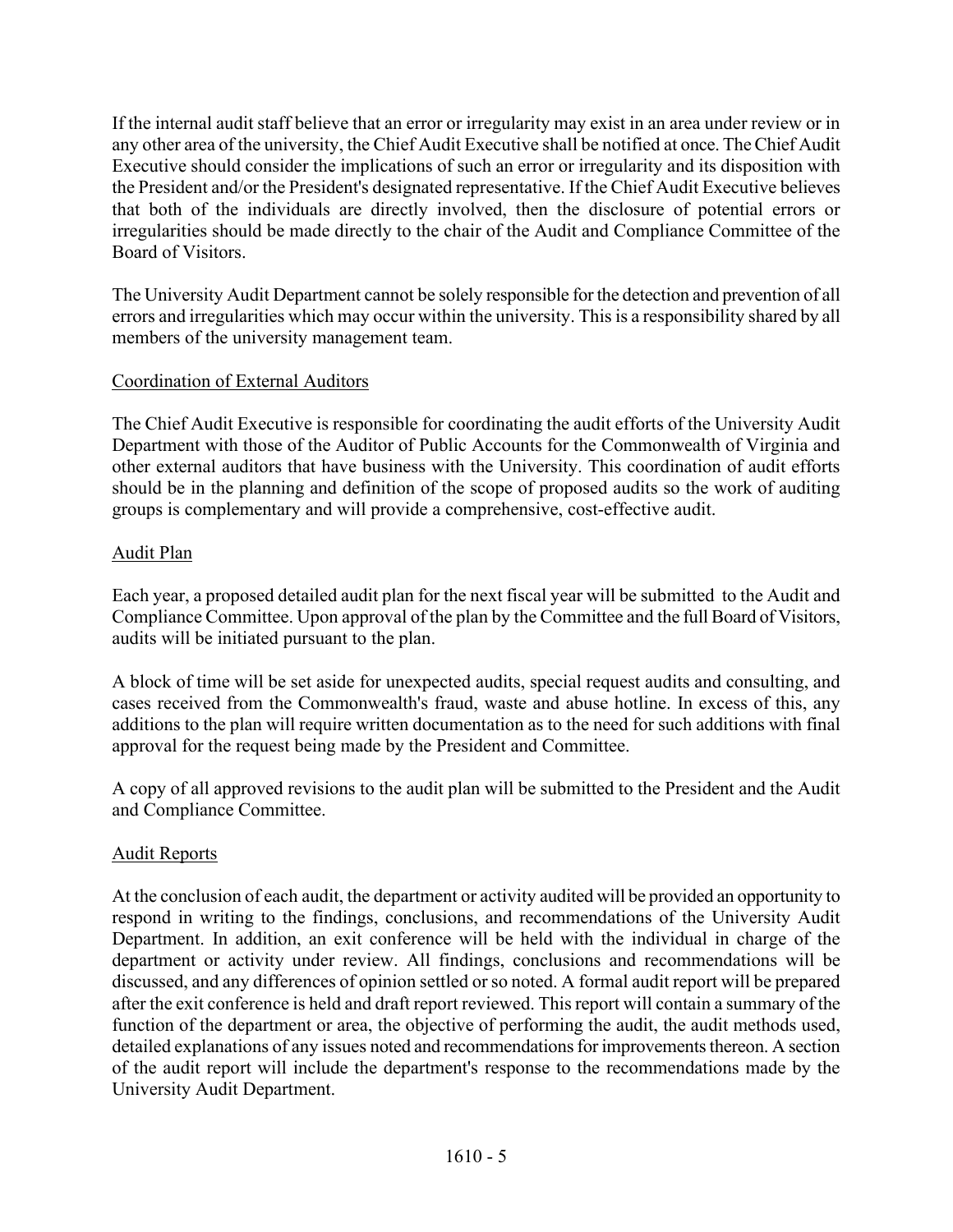Audit reports will be discussed with the vice president responsible for the area under review prior to the issuance to the President. All final audit reports will be issued to the President, with copies to the Vice President of the area audited and the department head. Executive summaries of all final audit reports will be presented to the members of the Audit and Compliance Committee. Final Audit Reports are also shared with the Office of the State Inspector General as required. Further distribution will be at the discretion of the Chief Audit Executive.

The University Audit Department will conduct a follow-up review on issues noted within the final audit reports to determine whether recommendations have been considered and acted upon. A status of open audit issues will be provided to the Committee periodically.

# Detection, Investigation and Reporting of Fraud

The University Audit Department shall be notified in all cases where the discovery of circumstances suggests a reasonable possibility that assets have, or are thought to have, been lost through defalcation or other security breaches in the financial**,** operating or information systems. Upon such notifications, the Chief Audit Executive should ensure that the proper authorities within the department and the University have been notified of the potential loss**.** The Chief Audit Executive should work to ensure that the University promptly notifies other state departments as required under §30-138 of the Code of Virginia.

The University Audit Department will perform sufficient tests to identify the weaknesses in financial and operating procedures, both automated and manual, which permitted the loss and evaluate the impact the weaknesses have with respect to other activities of the institution. In addition, the University Audit Department will recommend improvements to correct the weaknesses and incorporate appropriate tests in future audits to disclose the existence of similar weaknesses in other areas of the institution.

## Consulting Activities

As part of its mission, the University Audit Department will engage in evolving forms of valueadded services which are consistent with the broad definition of internal auditing. As such, the Department from time to time may be asked to perform a variety of non-standard audit services, such as advisory activities and consulting engagements, both of which may involve formal or informal advice, analysis or assessment. These services will be provided at the discretion of the Chief Audit Executive where they do not represent a conflict of interest or detract from the Department's obligation to the Board of Visitors or the President.

Decisions to adapt or implement recommendations as a result of consulting activities should be made by management. It must be understood that consulting services cannot be rendered in a manner that masks information that, in the judgment of the Chief Audit Executive, should be provided to the Board of Visitors and senior management. In the conduct of consulting activities, the Department will be guided by the IIA Code of Ethics and the Standards for the Professional Practice of Internal Auditing.